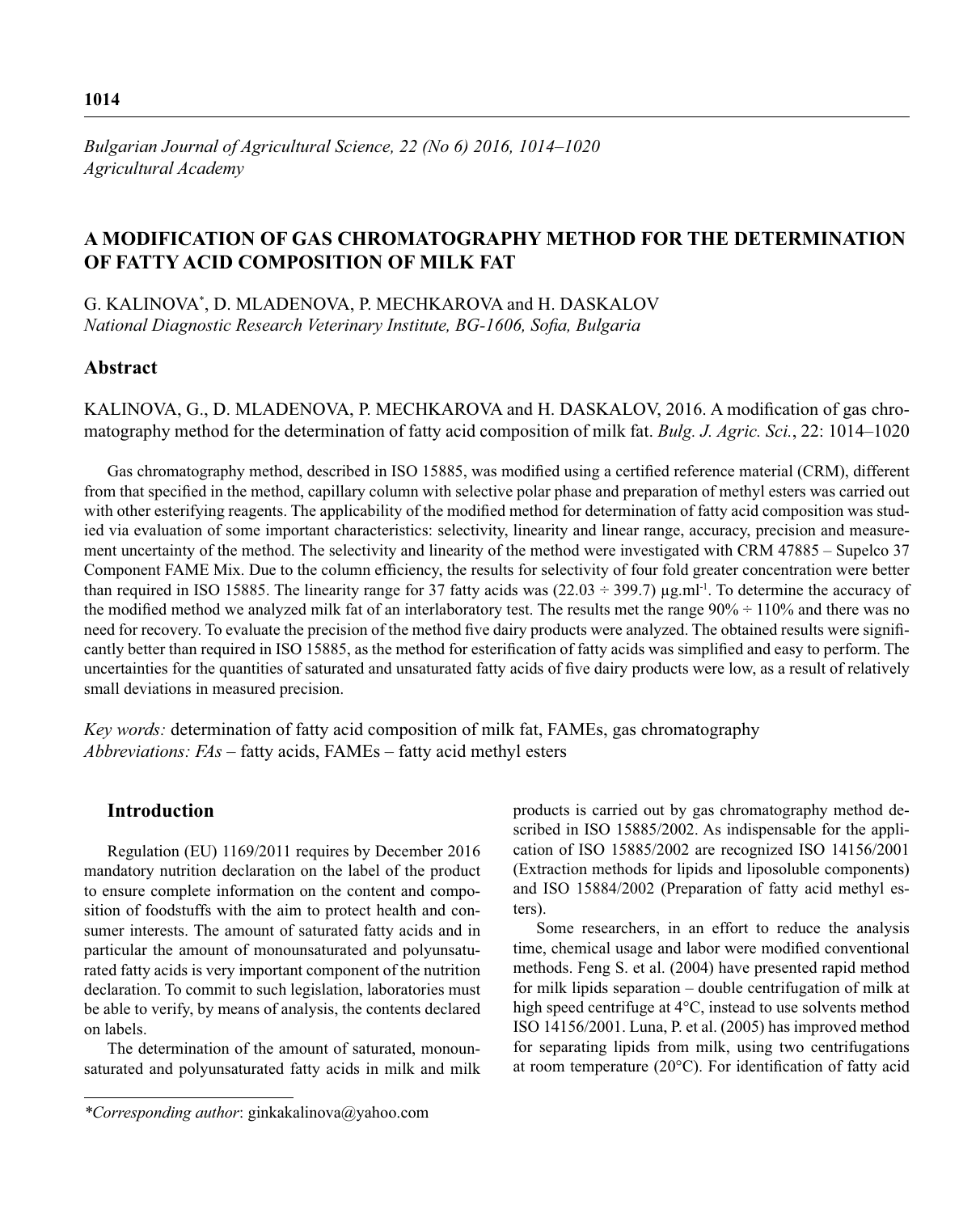composition they used Certified Reference Material 164, recommended in the ISO 15885/2002.

A new and simple method was developed by Martınez B. et al. (2012) for the extraction of milk lipids and next derivatization of fatty acids without solvent removal. Lipid extraction of milk was carried out in  $H_2SO_4$ /methanol and stored in darkness at -20°C overnight (12–16 h). After that, esterification has continued for 2 h at  $60^{\circ}$ C.

Butte W., (1983) has evaluated the fatty acid profile of almond oil, sesame oil, olive oil and butter after transesterification with trimethylsulphonium hydroxide.

W.W. Christie (1993) has summarized all methods for preparation of ester derivatives of fatty acids for chromatographic analysis. His conclusion was that the best esterification procedures for short chain fatty acids, which occurrence in milk fats, are those in which heating of the reagents is avoided. Shortchain fatty acid esters (methyl especially) are volatile and may be lost selectively on refluxing the esterification medium.

This paper presents the applicability of a modified ISO 15885/2002 for determination of the fatty acid composition of milk fat: certified reference material different from that specified in the method, capillary column with selective polar phase and preparation of fatty acid methyl esters using other esterifying reagents.

The following characteristics of the modified method were studied: selectivity, linearity and linear range, accuracy, precision (repeatability and reproducibility) and measurement uncertainty.

## **Materials and Methods**

### **Equipment**

Gas chromatographic analyses were performed using a gas chromatograph "Agilent Technologies" 6890 N, equipped with a flame – ionization detector, capillary column: Supelco SP<sup>TM</sup> – 2560 Fused Silica with parameters – 100.0 m x 0.2 μm x 0.25 mm, highly polar 100% biscyanopropyl phase; Software – G 2070 AA.

### **Chromatographic conditions**

Temperature of the injector  $-250^{\circ}$ C, split mode 1:100 carrier gas – nitrogen, temperature regime: initial 60°C – 2 min.; 20°C/min to  $160^{\circ}$ C – 1min.,  $2^{\circ}$ C/min to  $240^{\circ}$ C – 12 min.

# **Sample preparation**

The used milk products were commercially available and were supplied on official control. We analysed 55 samples white pickled cheese, 30 samples kashkaval, 20 samples buttermilk, 20 samples milk (raw and pasteurized) and 25 samples yogurt. All dairy products were produced from cow milk. The isolation of the fat was performed according to ISO

14156. Methyl esters of fatty acids were obtained by transesterification method described in Bulgarian State Standard EN ISO 12966 – 3/2010. This method was preferred because the derivatization was performed in a single, fast reaction step. To  $(10 \pm 2)$  mg separated milk fat, weighted in test tube, were added 500 μl tert – butyl methyl ether (TBME) and 250 μl thrimethylsulfonium hydroxide (TMSH). 1 μl of the solution was injected into gas chromatograph for quantification of FAMEs. As the methyl esters were formed completely during injection, the inlet temperature was 250°C. This procedure prevented losses by the multiple step esterification of the traditional method, described in ISO 15884/2001.

## **Reagents**

Tert – butyl methyl ether (TBME), quality  $\geq$  99.0% (GC) and three – methyl sulfonic hydroxide (TMSH) intended for derivatization were purchased from Fluka Analytical. All reagents were of analytical grade.

### **Standards**

The certified reference material CRM 47885, Supelco 37 Component FAME Mix (Traceable Certified Reference Materials) was purchased from Supelco SIGMA – ALDRICH. CRM 47885 contains methyl esters of 37 fatty acids with concentration range of  $199.90 \div 399.7 \text{ µg.ml}^{-1}$ .

### **Selectivity of the method**

Selectivity of the method was determined by using the software of apparatus, after six injections of CRM 47885 with concentration of  $(0.2 \div 0.4 \text{ mg.m}^{-1})$ . ISO 15885 required the largest possible separation of methyl butyrate from the solvent peak and resolution of 1.5 (baseline resolution) between methyl stearate and buthyl oleate at a concentration of each of three esters equal to 0.1 mg.ml<sup>-1</sup>.

### **Linearity and linear range of the method**

Linearity was evaluated by linear regression analysis included in the software of the gas chromatograph. The linear range was determined by building calibration graphs of 37 FAMEs, contained in the CRM, at four concentration levels  $-$  199.90 ÷ 399.7  $\mu$ g.ml<sup>-1</sup>, 99.95 ÷ 199.95  $\mu$ g.ml<sup>-1</sup>, 44.06 ÷ 99.92  $\mu$ g.ml<sup>-1</sup>and 22.03 ÷ 49.96  $\mu$ g.ml<sup>-1</sup>. The last three concentration levels were prepared by dilution with dichloromethane of CRM. We performed 6 injections for each concentration point. The criterion for linearity of the method was: the obtained correlation coefficients of calibration graphs of 37- FAMEs to be  $\geq$  0.990.

We calculated the uncertainty of the established from the analysis amounts of saturated and unsaturated FAMEs contained in CRM in the lowest, average and highest concentration.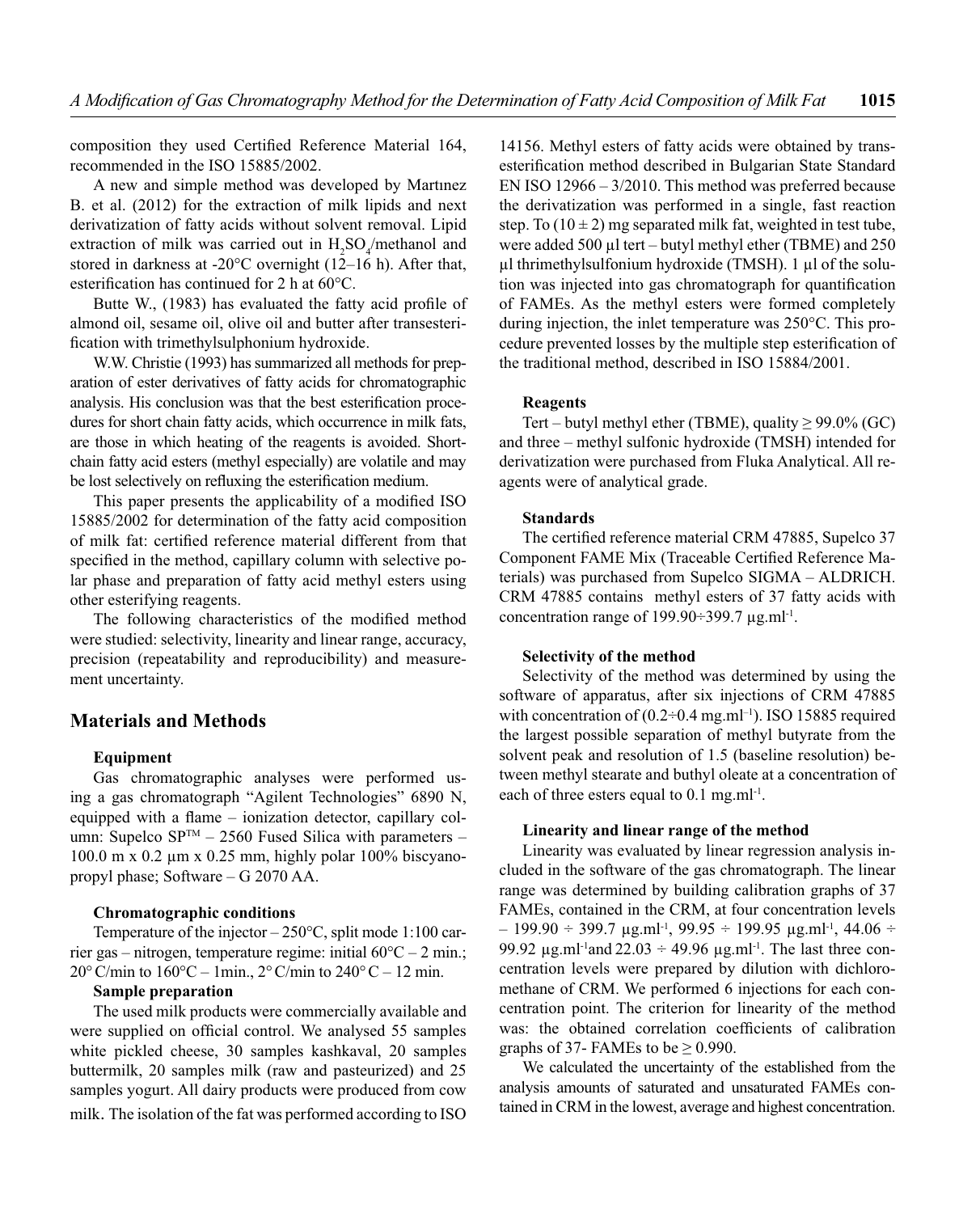## **Accuracy**

The conformity of the value obtained from measurements of the concentration of the analyte with the true value.

To determine accuracy of the method we analyzed milk sample of an interlaboratory test RVQS 548, organized in 2014 by the company MUVA – Kempten. The evaluation of the accuracy of the method was done by comparing the results obtained from our measurements with those from the report RVQS 548. After six analyses of the sample from RVQS 548 was determined percentage of recovery  $(R, %)$  of methyl esters of fatty acids with concentration higher than  $1g.100 g^{-1}$  fat. The recovery was calculated by the formula:

 $R$ % =  $b/a \times 100$ ,

where:  $b -$  the changes in concentration of the analyte in the sample;  $a -$  the true amount of the sample referred to in the report of MUVA – Kempten.

The results for the accuracy of the method were acceptable if they meet the range  $90\% \div 110\%$  compared to figures for RVQS 548.

### **Precision of the method**

The precision of the analytical method was evaluated in terms of repeatability and reproducibility.

### **The repeatability**

The repeatability of the method was assessed by investigation of fatty acid composition of milk, yogurt, white pickled cheese, kashkaval and butter.

We carried out 6 independent determinations of the same sample by the same analyst, under the same conditions, using the same equipment within a short period of time, according to analytical procedure. Statistically average value of fatty acids (, expressed as  $g.100\ g^{-1}$  fatty acids and standard deviation (Sr) were calculated.

## **Table 1**

**Selectivity and resolution of the modified method** 

### **The reproducibility**

The reproducibility of the method was evaluated as it was determined fatty acid composition of the same 5 dairy product from two analysts under the same conditions, the same apparatus at different days for a short period of time, according to the analytical procedure. Statistically average value of fatty acids (, expressed as  $g.100 g^{-1}$  fatty acids and standard deviation (Sr) were calculated.

### **Measurement uncertainty**

The presentation of the result for the fatty acid composition of dairy products required calculation of uncertainty. The uncertainty was reported as expanded uncertainty (**U),**  with coverage factor (k) of 2, which corresponded to  $95\%$ confidence interval:

 $U = 2.Uc$ , where

U<sub>c</sub> was the combined uncertainty and summarizes all measurable contributors of uncertainty

 $U_c = \sqrt{U_a^2 + U_b^2}$ 

 $U<sub>a</sub>$  – uncertainty based on the measurements from analyses;

 $U_b$  – reference concentration uncertainty (CRM and of technical devices)

The uncertainties of five dairy products were calculated, based on the results of precision of the samples.

# **Results and Discussion**

## **Selectivity of the method**

The results for selectivity are presented in Table 1. By combining selectivity of the phase, column efficiency (long column length) and temperature gradient, the chosen capillary GC column provided high resolution separation of FA-MEs and complied requirements of ISO 15885 at four fold greater concentration of the three esters (Figure 1- chromatogram).

| <b>FAMEs</b>                          | Retention<br>$time - min$ | Concentration in mg.m $l^{-1}$ |                  | Selectivity from the previous<br>peak |         | Resolution – baseline        |         |
|---------------------------------------|---------------------------|--------------------------------|------------------|---------------------------------------|---------|------------------------------|---------|
|                                       |                           | according to<br>ISO 15885      | <b>CRM 47885</b> | a requirment of<br>ISO 15885          | Results | a requirment<br>of ISO 15885 | Results |
| Butiric Acid Methyl Ester<br>(C4:0)   | 16.946                    | 0.1                            | 0.4              | largest possible<br>separation        | 1.067   |                              | 4.962   |
| Stearic Acid Methyl Ester<br>(C18:0)  | 35.424                    | 0.1                            | 0.4              |                                       | 1.014   | >1.5                         | 3.098   |
| Oleic Acid Methyl Ester<br>(C18:1n9c) | 37.019                    | 0.1                            | 0.4              |                                       | 1.014   | >1.5                         | 3.308   |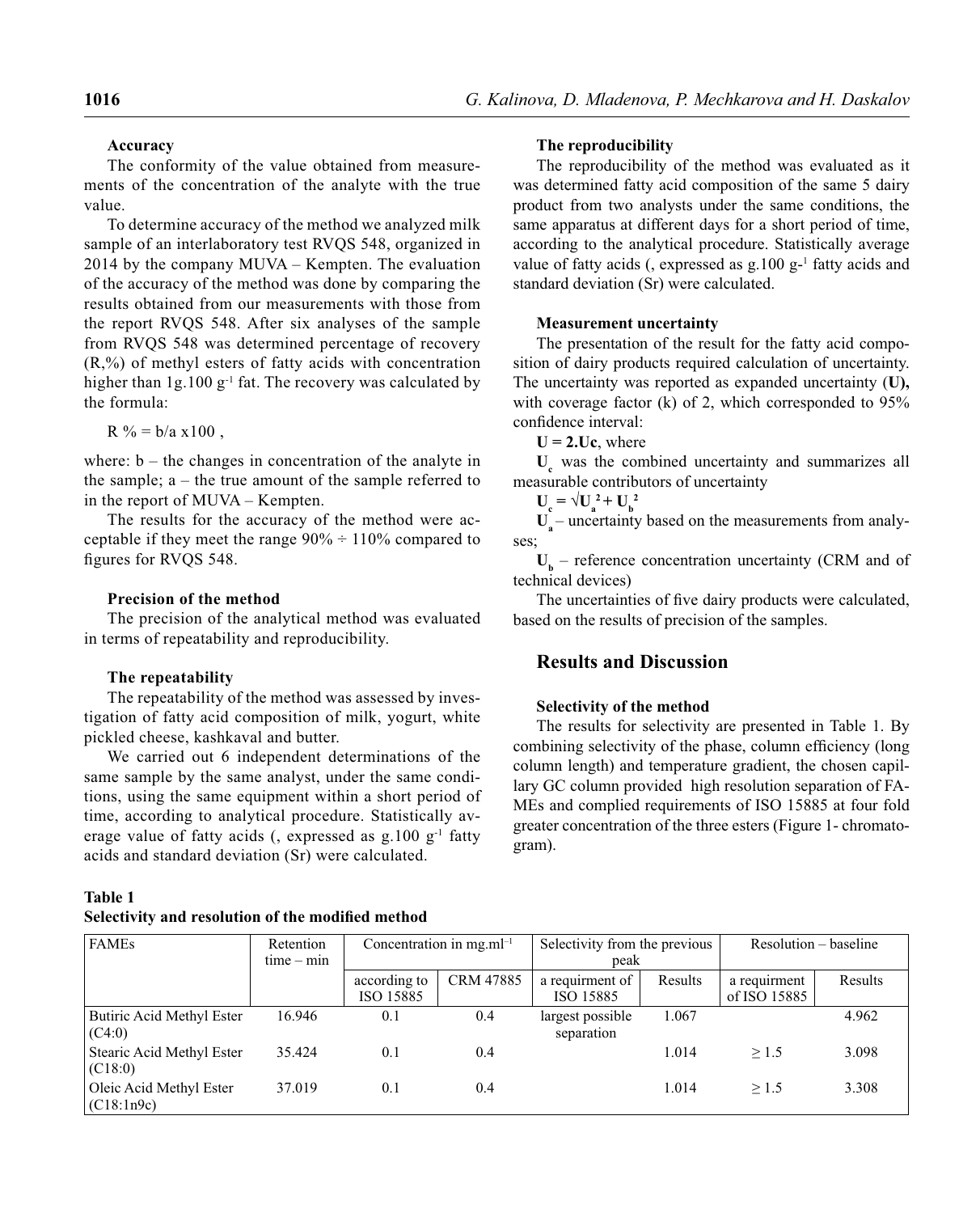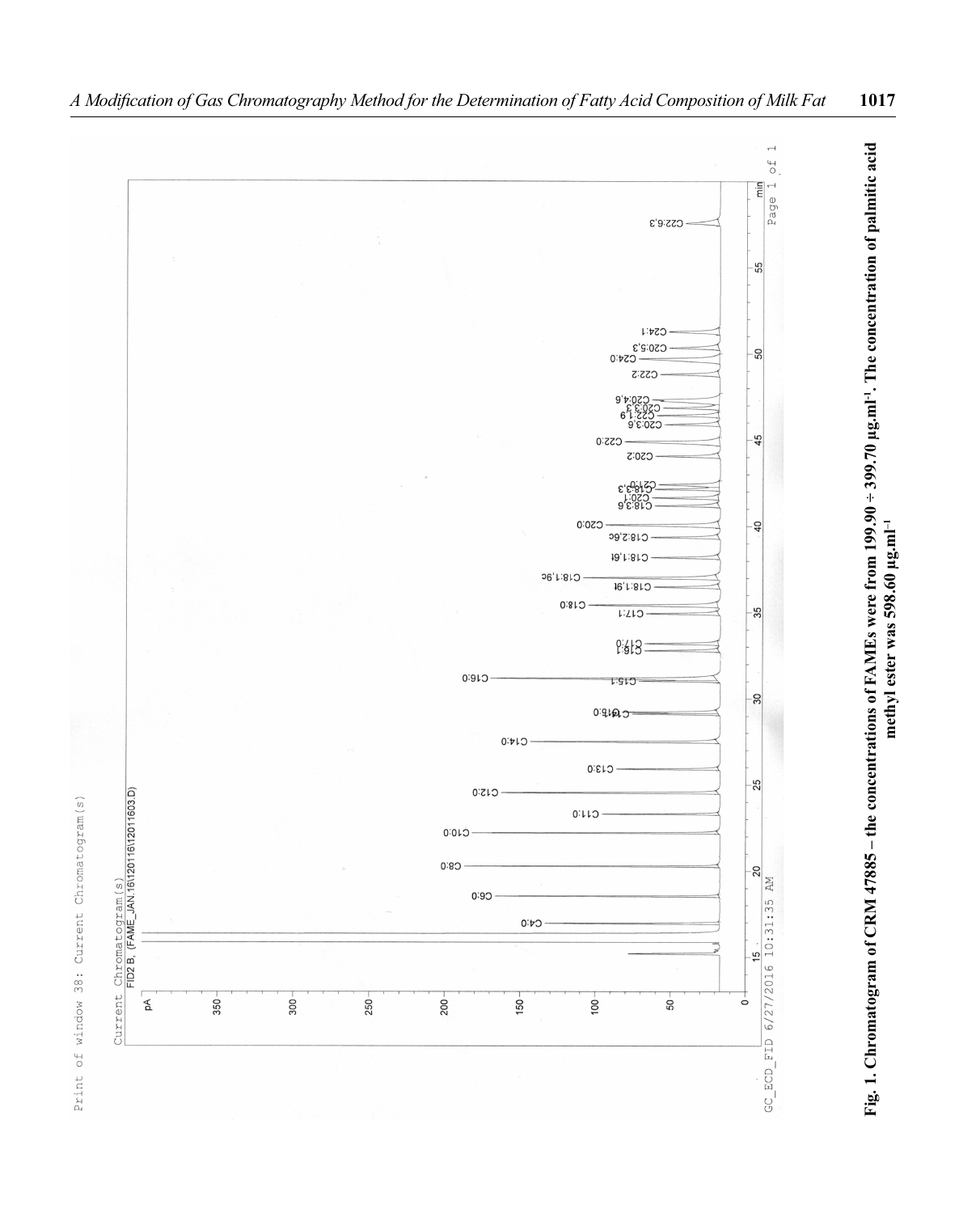### **Linearity and linear range of the method**

Calibration graphs of the 37 components of CRM had correlation coefficients from 0.995 to 0.999. They were  $\geq$ 0.990, which complied the criterion for linearity of the method in the studied range  $22.0 \div 399.7$  μg.ml<sup>-1</sup>.

The linearity range was confirmed by the data in Table 2. There was proportional relationship between the total quan-

### **Table 2**

**Quantities of saturated and unsaturated FAMEs (mean value ± SD), contained in CRM 47885 at three concentration levels, μg.ml-1**

| Concentration<br>levels, $\mu$ g.ml <sup>-1</sup> | <b>Saturated FAMEs</b> | Unsaturated FAMEs |
|---------------------------------------------------|------------------------|-------------------|
| $122.03 \div 49.96$                               | $698.3 \pm 16.7$       | $521.3 \pm 8.3$   |
| $99.95 \div 199.95$                               | $2992.0 \pm 59.8$      | $2343.2 \pm 28.1$ |
| $199.90 \div 399.70$                              | $5792.0 \pm 92.6$      | $4173.6 \pm 41.7$ |

tities of saturated and unsaturated FAMEs in the studied concentration levels.

### **Accuracy**

The results for accuracy of the modified method (Table 3) were between 91.5% and 110%. The received recoveries were very good and there was no need for correction for recovery. It was due to suitable chosen CRM for the quantification of fatty acids in milk fat.

The preferred esterification method contributed also to the good recoveries, because the methylation process in the inlet of GC, didn't allow loss of the volatile shortchain fatty acids. Feng et al. (2004) calculated around 20% loss of volatile fatty acids during methylation process, described in ISO 15884 (2002). Martınez B. et al.  $(2012)$  had the same finding even when sealed tubes were used.

## **Table 3**

## **Results for accuracy of the modified method**

| <b>FAMEs</b>                          | The true quantity (report of<br>RVOS 548) – g.100g <sup>-1</sup> fat | Determined quantity, mean<br>value $\pm$ SD, g.100g <sup>-1</sup> fat | Accuracy – $(R, %)$ |  |
|---------------------------------------|----------------------------------------------------------------------|-----------------------------------------------------------------------|---------------------|--|
| Butiric Acid Methyl Ester (C4:0)      | 3.41                                                                 | $3.44 \pm 0.09$                                                       | $100.88 \pm 2.64$   |  |
| Caproic Acid Methyl Ester (C6:0)      | 1.98                                                                 | $2.14 \pm 0.04$                                                       | $108.08 \pm 2.02$   |  |
| Caprilic Acid Methyl Ester (C8:0)     | 1.18                                                                 | $1.23 \pm 0.03$                                                       | $104.23 \pm 2.54$   |  |
| Capric Acid Methyl Ester (C10:0)      | 2.8                                                                  | $2.94 \pm 0.08$                                                       | $105 \pm 2.85$      |  |
| Lauric Acid Methyl Ester (C12:0)      | 3.2                                                                  | $3.38 \pm 0.09$                                                       | $105.62 \pm 2.81$   |  |
| Myristic Acid Methyl Ester (C14:0)    | 11.54                                                                | $11.34 \pm 0.34$                                                      | $98.26 \pm 2.94$    |  |
| Palmitic Acid Methyl Ester (C16:0)    | 31.74                                                                | $29.75 \pm 1.14$                                                      | $93.73 \pm 3.59$    |  |
| Stearic Acid Methyl Ester (C18:0)     | 8.67                                                                 | $8.33 \pm 0.24$                                                       | $96.08 \pm 2.76$    |  |
| Oleic Acid Methyl Ester (C18:1n9c)    | 19.42                                                                | $19.03 \pm 0.55$                                                      | $98 \pm 2.83$       |  |
| Linoleic Acid Methyl Ester (C18:2n6c) | 1.53                                                                 | $1.44 \pm 0.05$                                                       | $94.12 \pm 3.27$    |  |

## **Table 4**

## Results for repeatability of the modified method, obtained from the analyses of five dairy products – g.100g<sup>-1</sup> fatty acids<sup>a</sup>

| <b>FAMEs</b>                          | milk             | yogurt           | white pickled    | kashkaval        | butter           |
|---------------------------------------|------------------|------------------|------------------|------------------|------------------|
|                                       |                  |                  | cheese           |                  |                  |
| Butiric Acid Methyl Ester (C4:0)      | $4.00 \pm 0$     | $4.23 \pm 0.05$  | $4.47 \pm 0.08$  | $4.55 \pm 0.08$  | $4.20 \pm 0$     |
| Caproic Acid Methyl Ester (C6:0)      | $2.58 \pm 0.04$  | $2.58 \pm 0.04$  | $2.82 \pm 0.04$  | $2.80 \pm 0$     | $2.62 \pm 0.04$  |
| Caprilic Acid Methyl Ester (C8:0)     | $1.52 \pm 0.08$  | $1.40 \pm 0$     | $1.48 \pm 0.04$  | $1.50 \pm 0$     | $1.50 \pm 0$     |
| Capric Acid Methyl Ester (C10:0)      | $3.60 \pm 0.15$  | $3.25 \pm 0.05$  | $3.53 \pm 0.05$  | $3.27 \pm 0.05$  | $3.38 \pm 0.04$  |
| Lauric Acid Methyl Ester (C12:0)      | $3.87 \pm 0.10$  | $3.52 \pm 0.04$  | $3.72 \pm 0.04$  | $3.50 \pm 0$     | $4.03 \pm 0.05$  |
| Myristic Acid Methyl Ester (C14:0)    | $11.87 \pm 0.10$ | $11.25 \pm 0.05$ | $11.72 \pm 0.04$ | $11.80 \pm 0$    | $12.45 \pm 0.08$ |
| Palmitic Acid Methyl Ester (C16:0)    | $32.00 \pm 0$    | $31.17 \pm 0.08$ | $30.82 \pm 0.07$ | $30.48 \pm 0.09$ | $32.75 \pm 0.08$ |
| Stearic Acid Methyl Ester (C18:0)     | $10.00 \pm 0$    | $11.50 \pm 0.06$ | $10.80 \pm 0.06$ | $11.05 \pm 0.12$ | $10.28 \pm 0.04$ |
| Oleic Acid Methyl Ester (C18:1n9c)    | $23.00 \pm 0$    | $23.22 \pm 0.04$ | $22.58 \pm 0.04$ | $22.77 \pm 0.15$ | $21.0 \pm 0$     |
| Linoleic Acid Methyl Ester (C18:2n6c) | $2.18 \pm 0.04$  | $2.52 \pm 0.04$  | $2.30 \pm 0$     | $1.52 \pm 0.04$  | $1.87 \pm 0.05$  |

a According to ISO 15885:

The requirement of ISO 15885 for repeatability was: the relative difference between two independent single test results, obtained using the same method on identical test material in the same laboratory by the same operator using the same equipment within a short interval of time, will not more than 5% of cases be greater than:

- for fatty acid components present in excess of 5 g.100  $g^{-1}$  of total fatty acids: 5%, with an absolute maximum of 1 g.100  $g^{-1}$ ;

- for fatty acid components present in amounts of 1 g to 5 g.100<sup>-1</sup> g total fatty acids: 12%, with an absolute maximum of 0.5 g.100 g<sup>-1</sup> total fatty acid.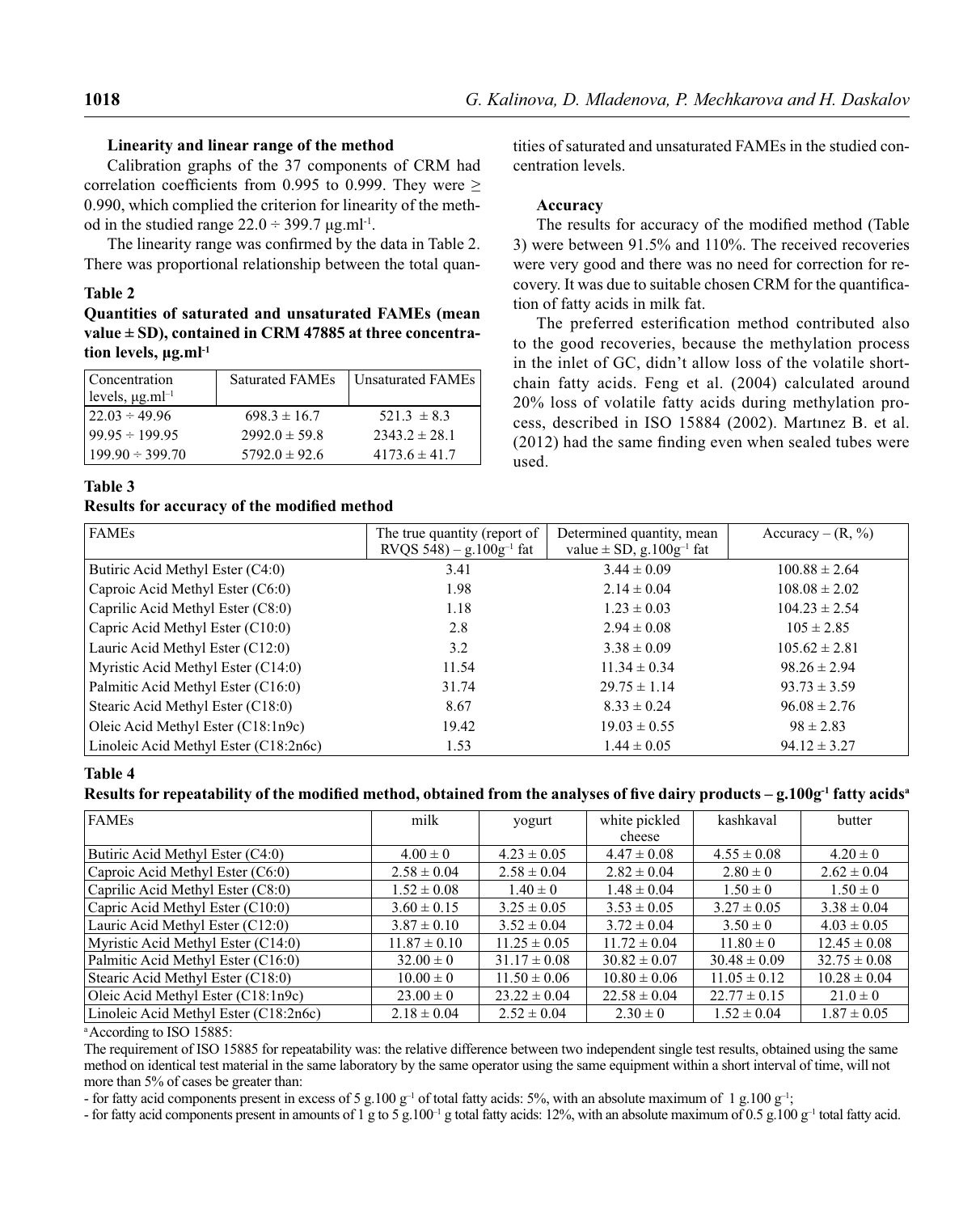### **Precision of the method**

### *Repeatability*

The results for repeatability of the method from the analyses of five dairy products are shown in Table 4. The results obtained complied with the requirements for repeatability of ISO 15885.

## *Reproducibility*

The method was reproducible because the results of this study (Table 5) met the criterion set by ISO 15885. The study for the applicability of the modified method presented significantly better results for the precision than required in ISO 15885. The coefficients of variation (RSD,  $\%$ ) of reproducibility for FAMEs of five dairy products were less than 4.0 %. The main reason for the reduced variations in repeatability and reproducibility was the chosen method for esterification of fatty acids. Bulgarian State Standard EN ISO 12966 – 3/2010 provided a method suitable for the esterification of milk fat, simpler and very easy for performance.

Luna, P. et al. (2005) have determined profile of fatty acid methyl esters of ewes'milk fat, which were prepared as described in ISO 15884/IDF 182:2002. They observed least precision in determining the short-chain fatty acids (C4-C6- C8), where the coefficients of variation for these compounds were between 3 and 7%.

Martınez et al. (2012) have used combined method for extraction and esterification of fatty acids of bovine milk. Their results showed inter-day RSD between 10.94% and 3.09% and could be attributed to the greater volatility of the short-chain fatty acids during the methylation process.

## *Measurement uncertainty*

The quantities of saturated and unsaturated fatty acids with expanded uncertainty, determined for five dairy products are presented in Table 6 – quantity of saturated and unsaturated fatty acids, determined in five dairy products.

## **Table 6**

**Quantity of saturated and unsaturated fatty acids, deter**mined in five dairy products  $-$  g.100g<sup>-1</sup> total fatty acids

| Type fatty<br>acids | milk       | yogurt     | white<br>pickled<br>cheese | kashka-<br>val | butter     |
|---------------------|------------|------------|----------------------------|----------------|------------|
| Saturated           | $71.8 \pm$ | $71.1 \pm$ | $71.6 \pm$                 | $71.9 \pm$     | $73.5 \pm$ |
| fatty acids         | 2.3        | 2.1        | 2,2                        | 2,2            | 2,2        |
| Unsaturated         | $28.2 \pm$ | $28.9 \pm$ | $28.4 \pm$                 | $28.1 \pm$     | $26,5 \pm$ |
| fatty acids         | 1.1        | 0.8        | 1,0                        | 0,8            | 0,8        |

The values of uncertainty of saturated and unsaturated fatty acids for five dairy products were low due to the relatively small deviations in measured precision.

# **Conclusions**

The modified ISO 15885 is suitable for determination of fatty acid composition of milk fat. The used modifications improved the parameters of ISO 15885.

## **Table 5**

|  | Results for reproducibility of the modified method, obtained from the analyses of five dairy products – g.100g <sup>-1</sup> fatty acids <sup>a</sup> |  |  |  |
|--|-------------------------------------------------------------------------------------------------------------------------------------------------------|--|--|--|
|--|-------------------------------------------------------------------------------------------------------------------------------------------------------|--|--|--|

| <b>FAMES</b>                          | milk             | yogurt           | white pickled    | kashkaval        | butter           |
|---------------------------------------|------------------|------------------|------------------|------------------|------------------|
|                                       |                  |                  | cheese           |                  |                  |
| Butiric Acid Methyl Ester (C4:0)      | $3.98 \pm 0.04$  | $4.24 \pm 0.05$  | $4.45 \pm 0.08$  | $4.55 \pm 0.07$  | $4.17 \pm 0.06$  |
| Caproic Acid Methyl Ester (C6:0)      | $2.57 \pm 0.04$  | $2.57 \pm 0.04$  | $2.81 \pm 0.05$  | $2.80 \pm 0.04$  | $2.62 \pm 0.04$  |
| Caprilic Acid Methyl Ester (C8:0)     | $1.52 \pm 0.06$  | $1.42 \pm 0.04$  | $1.48 \pm 0.04$  | $1.51 \pm 0.05$  | $1.48 \pm 0.06$  |
| Capric Acid Methyl Ester (C10:0)      | $3.55 \pm 0.14$  | $3.24 \pm 0.05$  | $3.50 \pm 0.06$  | $3.26 \pm 0.06$  | $3.38 \pm 0.04$  |
| Lauric Acid Methyl Ester (C12:0)      | $3.90 \pm 0.10$  | $3.50 \pm 0.04$  | $3.70 \pm 0.06$  | $3.52 \pm 0.04$  | $4.05 \pm 0.07$  |
| Myristic Acid Methyl Ester (C14:0)    | $11.85 \pm 0.08$ | $11.24 \pm 0.05$ | $11.68 \pm 0.06$ | $11.78 \pm 0.04$ | $12.45 \pm 0.07$ |
| Palmitic Acid Methyl Ester (C16:0)    | $32.01 \pm 0.09$ | $31.19 \pm 0.10$ | $30.82 \pm 0.07$ | $30.47 \pm 0.07$ | $32.75 \pm 0.08$ |
| Stearic Acid Methyl Ester (C18:0)     | $9.96 \pm 0.09$  | $11.45 \pm 0.09$ | $10.78 \pm 0.06$ | $11.04 \pm 0.11$ | $10.29 \pm 0.05$ |
| Oleic Acid Methyl Ester (C18:1n9c)    | $22.98 \pm 0.07$ | $23.17 \pm 0.06$ | $22.56 \pm 0.05$ | $22.74 \pm 0.15$ | $21.04 \pm 0.06$ |
| Linoleic Acid Methyl Ester (C18:2n6c) | $2.15 \pm 0.08$  | $2.51 \pm 0.05$  | $2.27 \pm 0.06$  | $1.52 \pm 0.04$  | $1.85 \pm 0.05$  |

a According to ISO 15885:

The relative difference between two independent single test results, obtained using the same method on identical test material in different laboratory with different operator using different equipment within a short interval of time, will not more than 5% of cases be greater than:

- for fatty acid components present in excess of 5 g.100 g<sup>-1</sup> of total fatty acids: 15%, with an absolute maximum of 4.0 g.100 g<sup>-1</sup>;

- For fatty acid components present in amounts of 1 g to 5 g.100<sup>-1</sup> g total fatty acids: 20%, with an absolute maximum of 1.0 g.100 g<sup>-1</sup> total fatty acids.